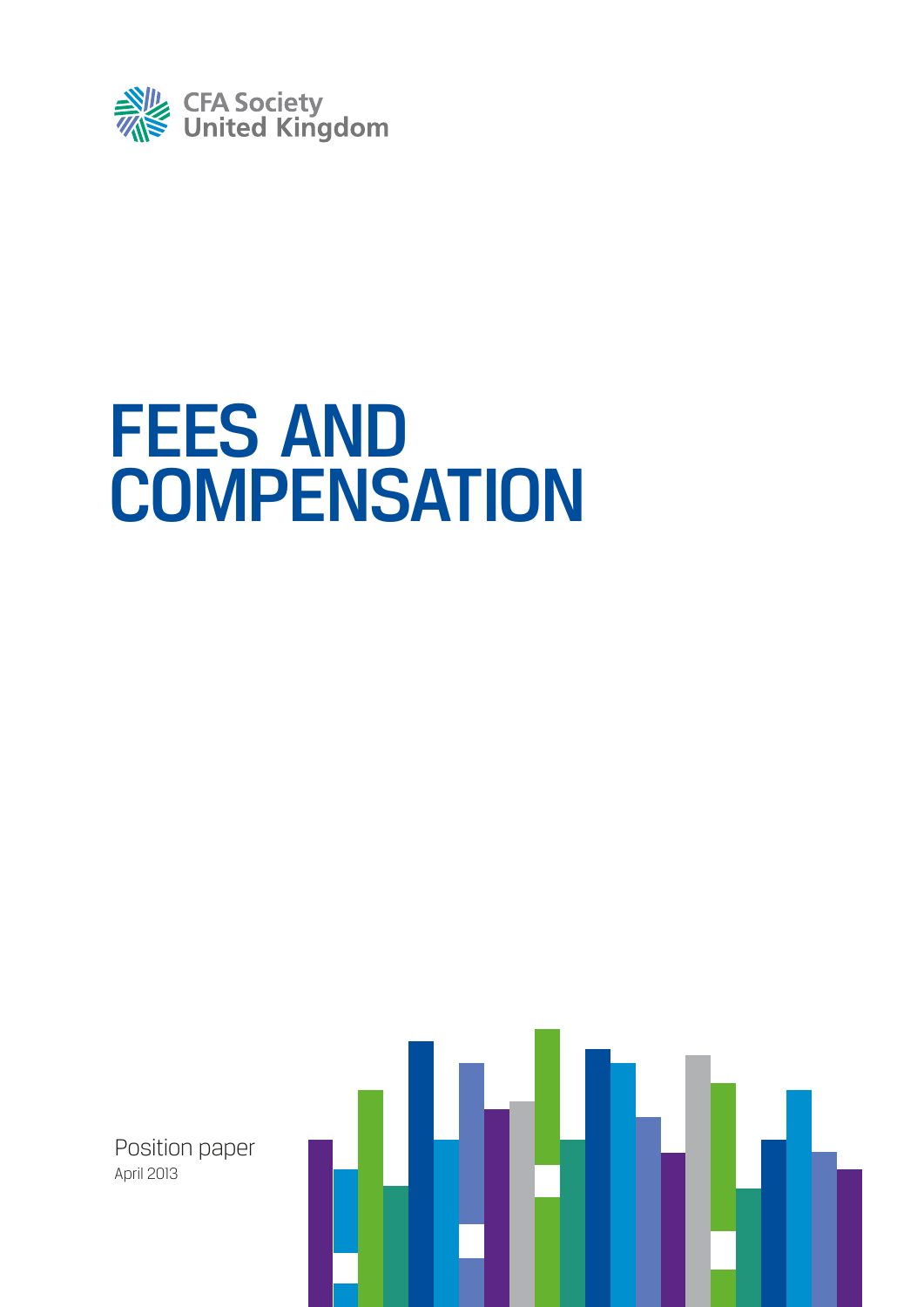# **fees and compensation**

This paper describes CFA UK's views on the fee and compensation structures used by investment professionals.

The purpose of the paper is to inform members about the society's views on fees and compensation practices; to provide a document that might be helpful for clients and consultants (as well as investment managers); and to encourage the attainment and maintenance of high ethical and professional standards in structuring and reporting fees and compensation.

# **PREFACE**

Fees and compensation matter. They matter to clients because fees and compensation affect investment returns. They matter to investment firms because fees provide firms withthe means to operate and to build their businesses by attracting and retaining talented staff. Compensation matters because it influences behaviour at firms.

CFA UK believes that fee and compensation structures should be transparent and aligned with clients' interests.

Transparency encourages trust and longer relationships than might otherwise be the case between investment managers and their clients. Long client-manager relationships should benefit both parties as transaction costs will be lower than they would be if there was frequent switching between investment managers. Alignment is appropriate as it allows for a fairer relationship between investment managers and their clients and reduces the opportunity for conflicts of interest to arise.

CFA UK's views are directed at structures rather than the quantum of either fees, or compensation. In 2005, Jack Bogle, founder of the Vanguard group wrote:

*'The overarching reality is simple: Gross returns in the financial markets minus the costs of financial intermediation equal the net returns actually delivered to investors.'1*

That is clearly true. However, the net return will not always be greater for a lower cost of financial intermediation. Higher fees need to be paid to access manager skill in markets where greater alpha is available whereas a lower cost approach to developed, efficient, liquid markets may be more appropriate.

# **INTRODUCTION**

CFA UK believes that clients need to have a complete picture of the fees and charges that apply to their portfolios or segregated accounts. Clients need to understand the impact of fees on returns (other things being equal, the more that is paid out in fees, the less money there is available to compound across future returns) and should be aware of the types of charges that might be incurred in investing their assets (and the purpose of those charges). They should have an understanding of the behaviour that different fee structures might encourage and should know in advance what many of these costs will be. It is also important for clients and their advisers to understand compensation models within firms so that they can assess the extent to which those structures are aligned with their own interests.

CFA UK believes that investment managers should communicate fully and regularly about fees and compensation.

The costs levied against invested assets fall into two categories: fees and charges. Fees, in turn, can be broken down into two types: management fees (raised for the investment and reporting of assets) and performance fees (based upon pre-agreed return targets). Charges are additional costs such as the custody, legal, audit, dealing and transaction costs (broker commissions and taxes) that are incurred in the investment of assets.

Management fees are either set as a fixed proportion (%) of a client's assets (the typical 'ad valorem'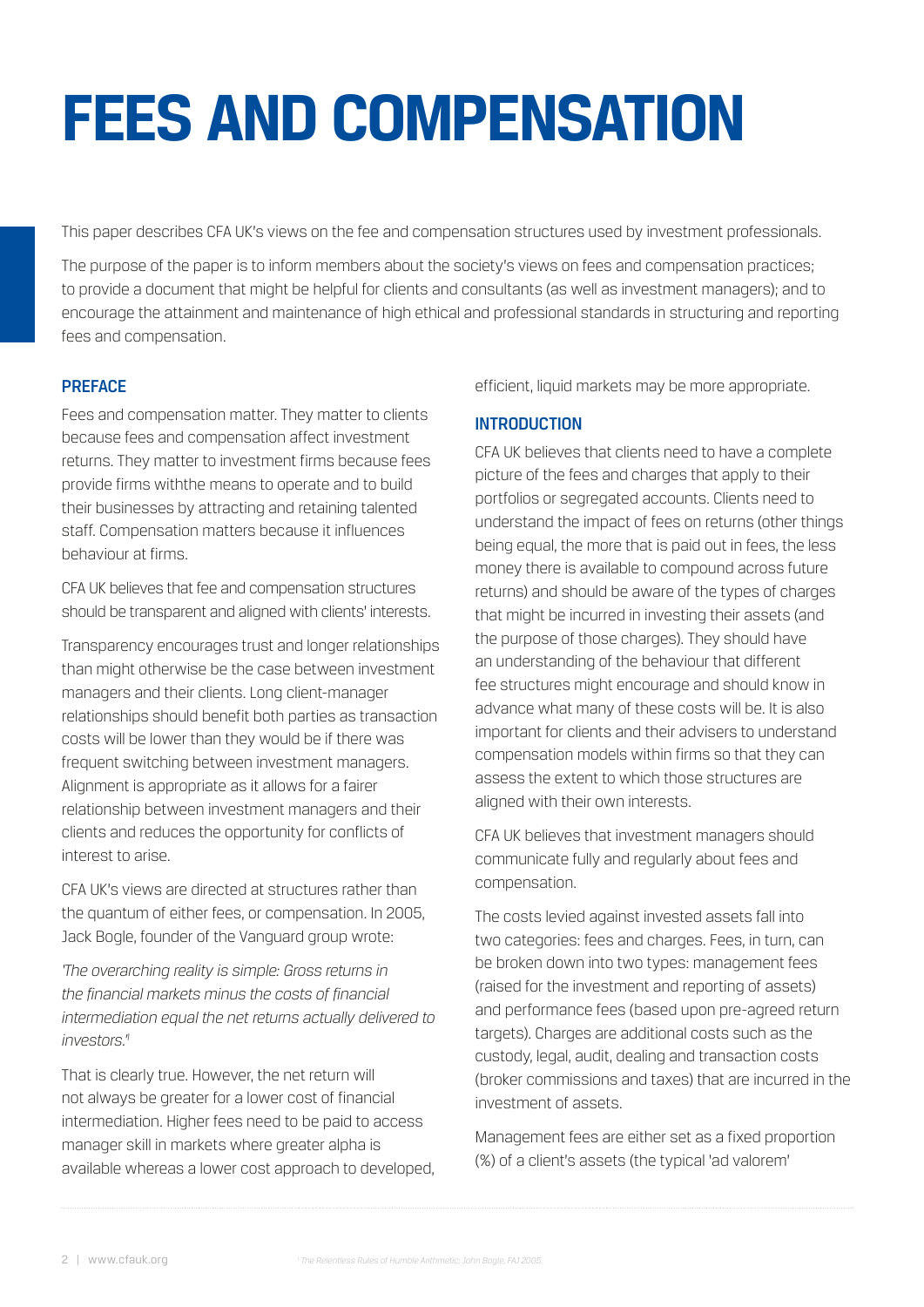approach), or as a fixed (£) amount. Both the rate of an ad valorem fee and the amount of a fixed fee may vary according to the size of the client's invested assets. The amount paid out against an ad valorem fee will depend on the value of the portfolio at the point at which the fee is calculated.

Performance fees (paid on top of a base management fee) vary based on the return delivered to clients (which may be described as the total return in excess of a target or as a share of the alpha<sup>2</sup> generated by a manager).

Unless a manager utilises a fixed amount fee, the precise amount of both fees and charges will be unknown in advance of the close of a reporting period, though the way in which the fees will be calculated is known and the likely charges can reasonably be estimated. Clients whose investments are material to a manager may be able to negotiate fee structures that are more specifically appropriate to their needs. Retail clients and investors whose assets represent a small proportion of a firm's total assets under management are unlikely to have that option.

#### Management fees

The standard investment management fee compensates the manager for stewardship of a client's assets: their investment and reporting. Typically, management fees are calculated as a percentage of total assets (ad valorem), so that the fee levied will rise or fall depending on whether the client's total assets increase or decrease. Management fees for active investment management strategies are typically higher than those for passive strategies because of the higher costs (of security analysis, asset allocation and timing considerations) incurred in active management.

There are, though, variations on the standard ad valorem structure. Management fees may be fixed at a specific (£) amount, may be calculated ad valorem up to a particular level and then become fixed, or management fees may vary between funds offering the same strategy, but where one fund operates with a minimum investment period or a lock-up and another does not. Most management firms use standard ad valorem fees.

The argument put forward in favour of fixed fee models is three-fold. First, ad valorem fees reward managers for asset growth and punish them for asset shrinkage.

This sounds appropriate, but asset growth or shrinkage may be more a function of the market's performance, rather than of the manager's ability to generate risk adjusted excess return for their clients. In addition, asset growth in a fund or vehicle may hurt the future performance of present investors by raising the funds applied to a strategy beyond the strategy's capacity. Second, it is not always the case that a manager's costs move in a linear fashion as an expression of assets under management. Some costs will fall (rise) on a per unit basis as assets increase (decrease). Third, some believe that it is more productive to combine a fixed fee with a performance fee to stimulate manager performance rather than to have managers simply benefit or suffer from market movements.

There are strong arguments against fixed fees and in favour of the ad valorem approach. First, while asset growth or shrinkage may not be due to manager performance alone, it is in existing clients' interests to see the sort of strong relative performance that is likely to drive asset growth and reward ad valorem managers. Also, while it is the case that some investment strategies have economies of scale, not all do. More idiosyncratic asset classes (property, for example) may not see substantial unit cost reduction as assets under management grow. The use of a stepped scale of fee charges (that fall as invested assets increase and vice versa) can help clients and investors to share in the costs and benefits of scale. Last, combining too low a fixed fee with a high reward for performance may not be in clients' interest as it would expose their managers to high levels of business risk. Clients may not benefit from supporting fee structures that lead to high volatility in fee income. If a firm's relative performance is poor, assets will leave soon enough, but leaving a firm's survival dependent on the absolute performance of the market is probably not a productive approach.

A client may be best served by the standard ad valorem approach, by a combination of an ad valorem fee and a fixed fee or by a fixed fee (plus performance fee) alone. The right approach depends on the nature of the strategy, the size of the investment and the behaviour that the client intends to encourage.

In periods of low or negative returns, fee structures and the absolute level of fees come under close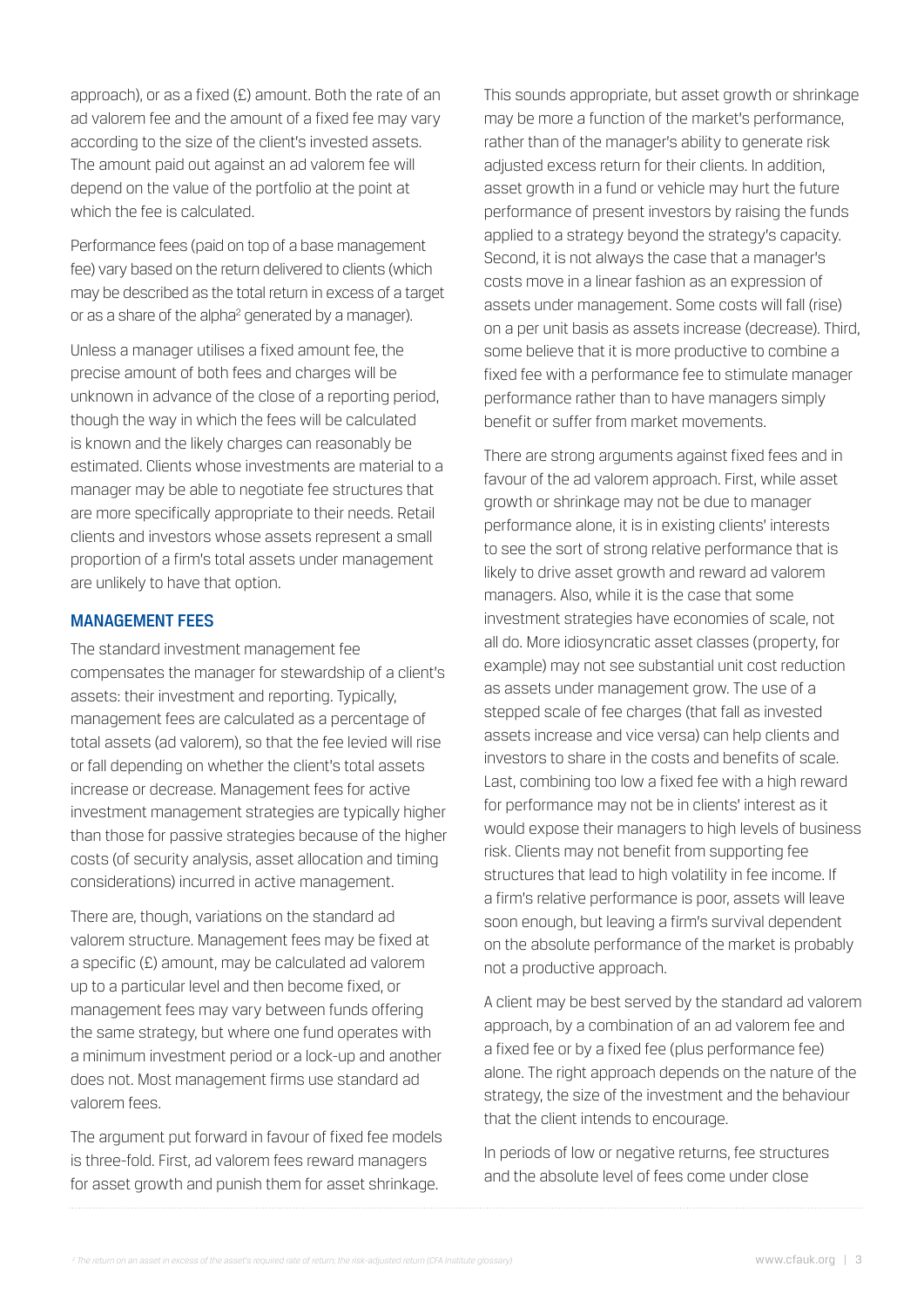scrutiny. This is unsurprising given that fee charges can represent a significant proportion of the total return generated in a portfolio over a reporting period. So, whereas a 1.25% management fee is accepted readily easily at a time when annual gross returns are, say, 7%, that same fee will be a focus of greater attention when the gross return is 2.5%.

### **CHARGES**

Like management fees, greater attention is paid to charges at a time of low returns to clients. This is particularly so because, while the level of management fee is understood in advance of the reporting period (either as a proportion of assets or as a fixed amount) the amount levied in charges is not known, though it may be reasonably estimated. Clients may be surprised by the degree to which residual returns to their portfolio (post-fees) are eroded by charges such as transaction costs. It is for this reason that there is growing demand<sup>3</sup> and increasing agreement that clients should receive reports that include not only annual management charges and related administrative costs (such as custodian and trustee costs) – commonly referred to as the total expense ratio (TER) – but also information on average trading costs (such that the investor or potential investor can estimate the total cost of investment or ownership). The Investment Management Association recommends that unitised funds should disclose the three-year average figures for broker commissions and any transfer taxes as a percentage of the fund's net asset value (NAV)<sup>4</sup>.

European regulations require the key investor information document (KIID) that must be produced for any collective investment scheme offered in the European Union to show:

- » the maximum entry and exit charges that can be levied;
- » a single figure for the charges deducted from the fund in the prior year (the investment manager's annual management charge and the additional costs that combine to represent the total expense ratio) as a percentage of the fund's NAV;
- » the cost of any performance fee expressed a percentage of the NAV; and
- » a statement where portfolio transaction costs are thought likely to be material.

Where possible, managers should explain their strategy to investors so that they can understand the extent to which the manager is likely to trade the portfolio and incur trading costs. Where market circumstances change so as to require a responsible manager to undertake appropriate portfolio changes, clients should be reminded that this may lead to an increase in dealing costs.

It is important to note that managers do not benefit from trading. They only trade if they believe that doing so will benefit the client's portfolio (and thereby themselves) by dint of improved relative or absolute performance. It is also important to note that dealing costs will vary significantly across asset classes and investment strategies (depending on liquidity and approach). However, managers that generate above average dealing charges for a given strategy across more than a few reporting periods (and with no stated reason) should be asked about their investment philosophy and process and the discipline with which they are holding to those.

It should be possible for an institutional or retail client to have a clear understanding of the likely total cost of investing with a firm or fund. The management fee should include all of the costs of investment and reporting and information about all other charges should be provided to potential clients before they invest and should be reported regularly to clients. Charges matter and clients should be provided with appropriate information about their likely level and impact. However, it is usually more important for clients and their managers to determine appropriate fee structures as these will likely have greater influence on manager behaviour and, ultimately, on client returns.

#### Performance fees

The debates about the merits of different management fee structures and charges are relatively simple in comparison to those relating to performance fees.

As Mark Kritzman, CFA wrote some 25 years ago<sup>5</sup>:

*'The incentive concept is a crucial underpinning of a free enterprise economy. It seems only natural that the investment community should embrace the concept.' But, as he also noted in his conclusion, 'Incentive fees are not without problems'.*

<sup>3</sup> i.e.The True Cost of Investing in Funds, Investors Chronicle, February 2012 (http://www.investorschronicle.co.uk/2012/02/07/funds-and-etfs/<br>\_isa-funds/the-true-cost-of-investing-in-funds-oUc8VLh2BcMBacjws7u9UM/article. *4 Enhanced disclosure of fund charges and costs, Investment Management Association, September 2012*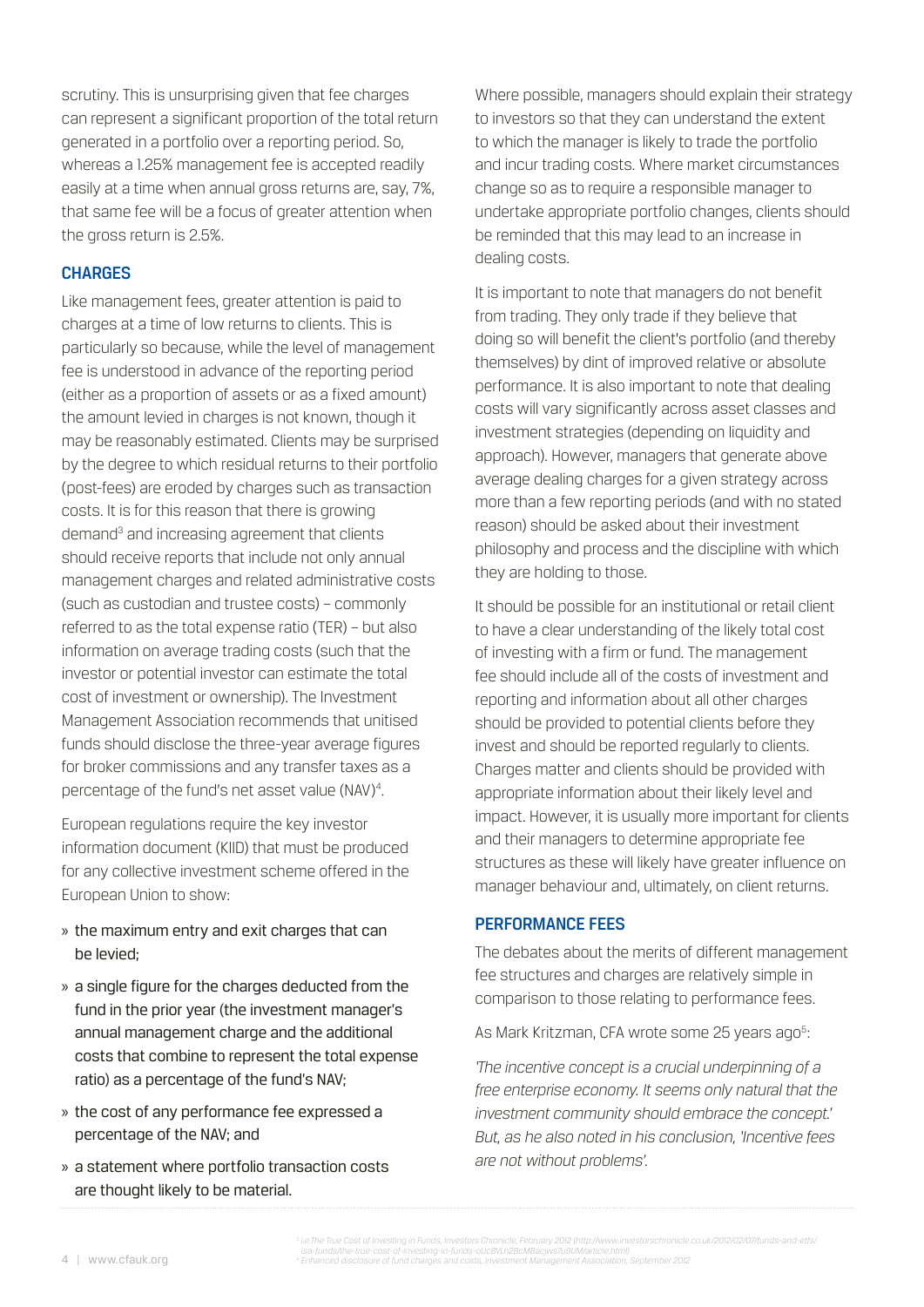CFA UK believes that fee and compensation structures should be transparent and aligned with clients' interests. Whereas transparency is relatively easy to achieve in relation to management fees and it is relatively simple to make a case that different management fee structures are aligned with clients' interests, both are harder to achieve in relation to performance fees.

The academic studies of incentive fee structures suggest that clients should welcome performance fee structures because they encourage extra effort (though there is a counterargument that the risk of termination should be a sufficient disincentive against poor performance) and promote risk-sharing. Some clients like performance fees as they help to keep base fees lower than they might otherwise be (at the expense of a greater cost for manager outperformance), while others take the view that managers should not need to be incentivised beyond their management fee to do their job.

Most UK investment funds available to retail investors do not use performance fees. The IMA estimates that less than 100 out of a total of more than 2,000 UK funds operate a performance fee. However, performance fees are more common in institutional portfolios and, particularly, in hedge funds.

There are a variety of different performance fee structures in use in hedge funds, but a common one is the 2% and 20% model. Under that model, the manager is paid a base fee of 2% and a performance fee of 20% of the return. The performance fee should relate to the return (net of the 2% management fee) above a pre-determined hurdle rate, with the client and manager also agreeing to impose a high watermark (the performance target that must be achieved for future performance fees to be triggered) so that clients do not pay repeatedly for the same outperformance. Performance fees with high watermarks are not normally applied to fund units and are usually specific to individual clients' performance experience owing to equalisation issues.

There are a number of issues with performance fees. First, they can be difficult to understand (particularly in relation to their pay-off characteristics) and thus may not be as transparent as they could be. Second, the benchmark against which performance is to be measured may not be the right one. Third, poorly designed fee structures can encourage managers to act in ways that might be in their own interest, but not in their clients'. Fourth, the time period over which performance is assessed might be inconsistent with the client's time horizon, that is, it may be too short. Last, many performance fee structures are asymmetric and do not encourage true risk-sharing.

Benchmark selection and monitoring can be an issue. Managers have an incentive to select benchmarks against which they are most confident of outperforming and hurdle rates that are low, whereas clients' interests are best served through the selection of benchmarks that match the profile of their assets and the intended investment strategy. Managers should take care to recommend benchmarks and hurdle rates that are, respectively, appropriate to their clients and which encourage managers to generate returns that meet their clients' risk and return criteria. Irrespective of the success or otherwise of that process, clients and their advisers must closely monitor the selected benchmark to ensure that it continues to perform as expected.

Another danger of some performance fee structures is asymmetry. Where structures are asymmetric, managers are given an additional reward for above average performance, but do not have to refund fees for below average performance. As a consequence, as Kritzman and others have observed, the typical performance fee structure essentially represents a call option for the investment manager on some part of the additional return. Investors have plentiful stories of hedge fund managers that shorted volatility and earned impressive performance fees until tail risk was realised. Clients should closely monitor manager behaviour to make sure that their manager doesn't see the asymmetrical nature of a performance fee contract as an invitation to ramp up risk.

It is also important that performance fees are calculated against appropriate time periods. It would be foolish for a client to accept a fee structure that could see a manager underperform across the anticipated duration of an agreement in aggregate, but receive multiple payouts based on instances of single year outperformance. (One way to guard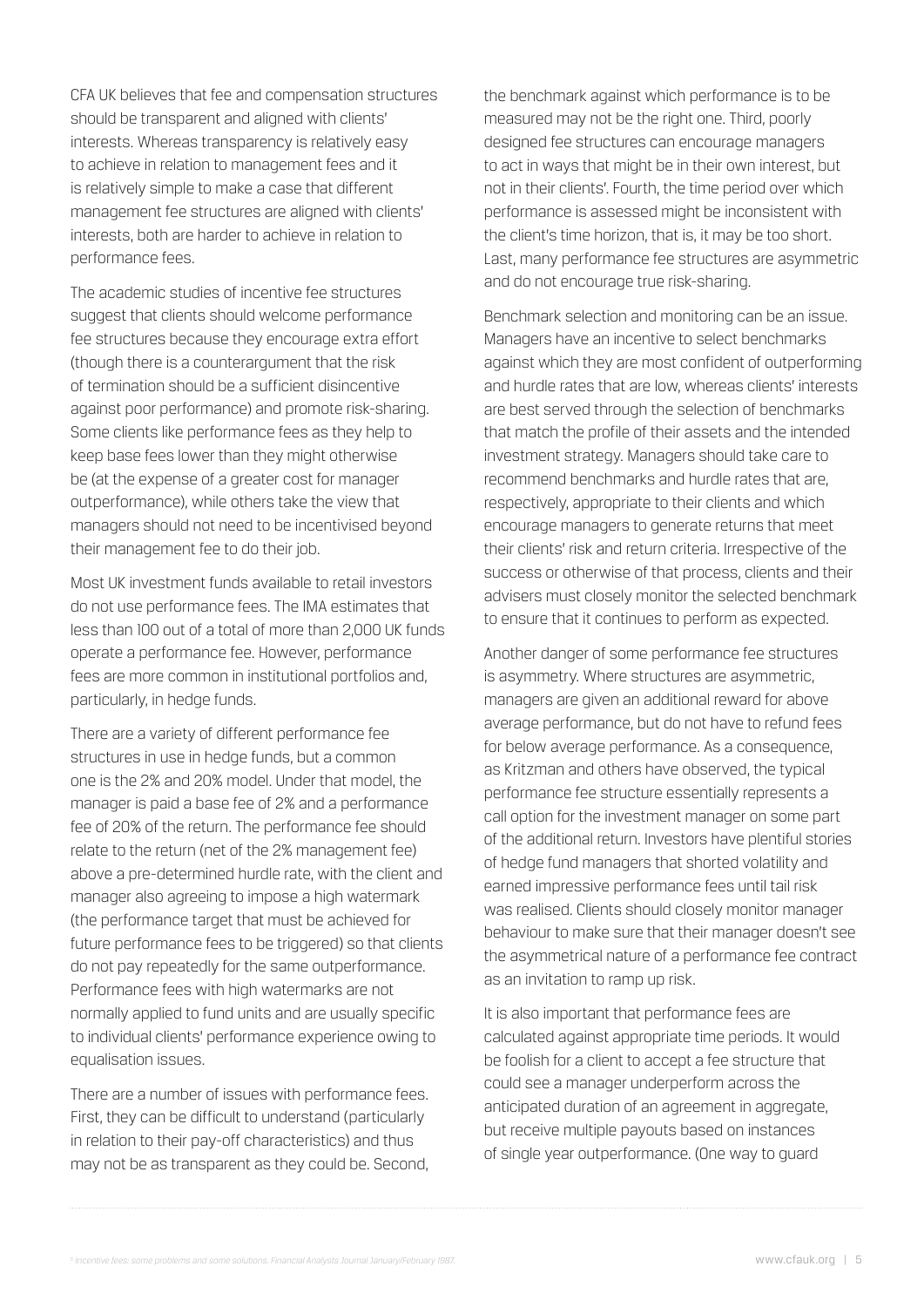against this outcome is to provide for clawbacks so that performance fees are refunded if performance is relatively poor. Managers may be unwilling to accept the use of clawbacks – and they are also criticised as complex to calculate – but the more that clients demand them, the more common they would become). The use of high watermarks can prevent the sort of unfortunate outcome described above, but the additional danger of watermarks that cannot be adjusted and which are far out of a manager's reach is that the manager has little incentive to stay with a fund.

Despite these caveats, well constructed performance fee structures can encourage managers to pursue greater risk-adjusted returns on their clients' behalf than they otherwise would and might also simply be the cost that clients have to pay to gain access to a particular manager. Another benefit may be that whereas 'ad valorem' management fees can encourage investment firms to focus on asset gathering (and, therefore, to invest in sales and marketing at the cost of potential distraction to the manager), performance fees may encourage greater relative investment in research and analysis.

But, as suggested above, clients need to take care to agree to performance fee structures that they understand, for which appropriate benchmarks and hurdle rates have been agreed and against which they are able to monitor and manage benchmark and manager performance.

Clients should seek performance fee structures that are likely to encourage the generation of additional risk-adjusted returns, in the pursuit of which they will share the costs of failure or the fruits of success with their manager. However, it is important for clients to bear in mind the possible impact of clawbacks on their managers in terms of those firms' need to set capital aside to provide for clawbacks and in terms of their potentially destabilising impact on a firm.

Unfortunately, the academic world does not have a clear answer as to how best to structure performance fees so as to generate additional risk-adjusted returns. As Molenkamp states in his 2010 paper: *'There is no good solution available for the one period delegated management problem that holds under general conditions and addresses the three objectives* 

*(encouraging effort, encouraging risk-sharing and acting as a signal).'7*

#### **COMPENSATION**

Fee structures should be aligned with clients' interests. So should manager compensation.

The compensation practices of investment managers can help to align clients' interests with those of the firm by encouraging managers to behave as co-owners of their funds. The potential benefits of such an approach are obvious; the potential disadvantages are less clear.

Before looking at co-investment and other similar structures, it is important to put manager compensation in context.

Most investment professionals receive both a fixed salary and a variable bonus. CFA UK's 2010 survey of remuneration practices showed that 25% of portfolio manager respondents and only 18% of analyst respondents received variable compensation equal to or greater than their salary. For 50% of portfolio manager respondents and for 41% of analyst respondents, fixed compensation represented 50% to 75% of their total compensation.

Variable compensation was typically linked to personal or team performance, rather than to the firm's business performance and most variable compensation for both analysts and portfolio managers was paid in cash and was related to performance over the single prior year.

Since the 2010 survey, the regulatory framework relating to bonus payments and compensation – both in terms of their size and form – has evolved considerably. Bonus payments are now more frequently paid in non-cash form and deferred over multi-year periods.

Whereas the greatest level of transparency achievable should be practised in relation to fee structures, it would not be appropriate for investment firms to be wholly transparent in relation to staff compensation. However, it would be valuable for clients to have an understanding of the variable compensation structures used by the firm (and the balance of fixed and variable compensation within the firm) and it would be particularly helpful for a client to know that where performance was a factor within variable